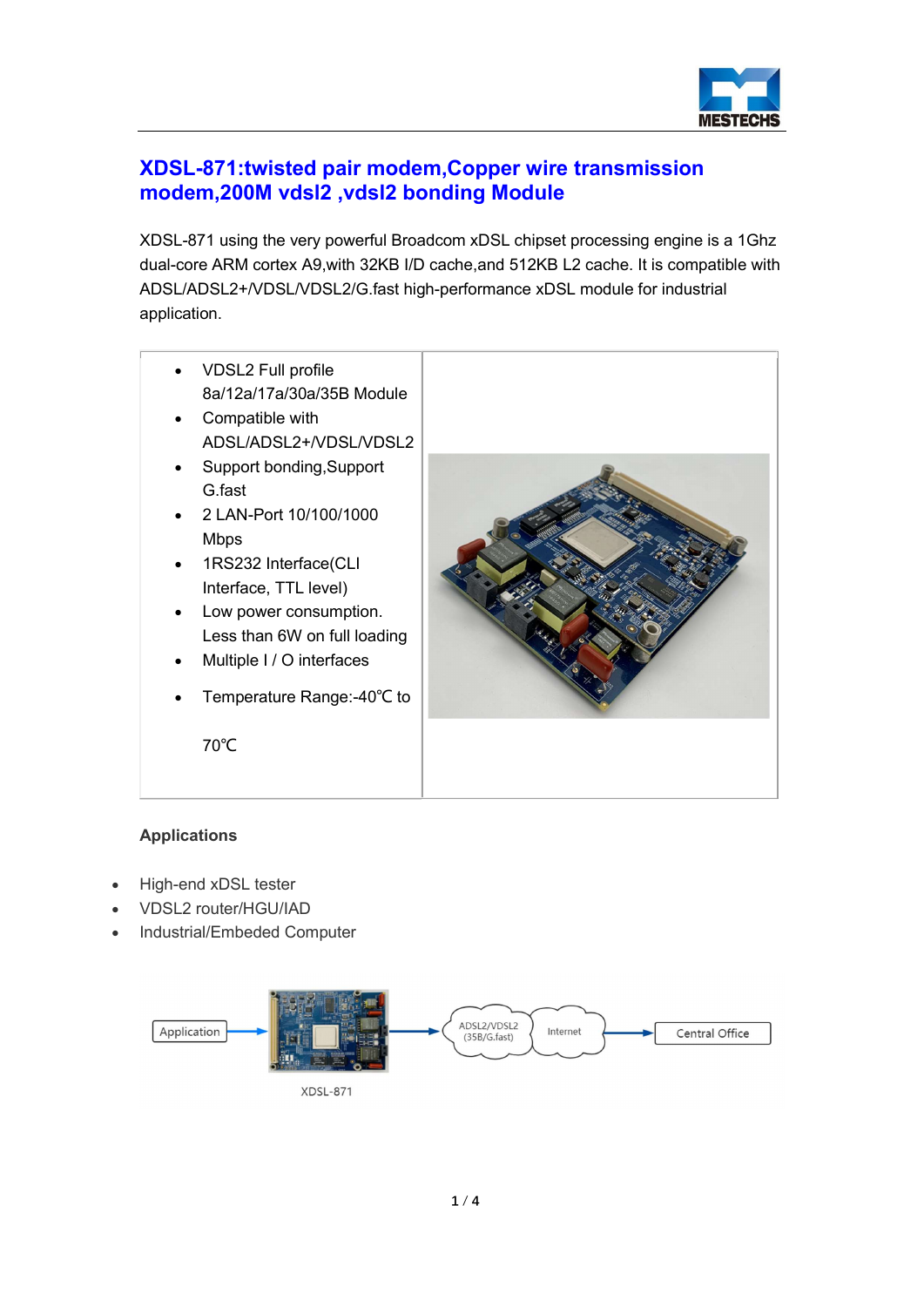

| <b>Item</b>    |                                         | <b>XDSL-871</b>         | <b>XDSL-872</b>         |
|----------------|-----------------------------------------|-------------------------|-------------------------|
| VDSL2 profile  | 8a, 8b, 8c, 8d, 12a,<br>12 <sub>b</sub> | Yes                     | Yes                     |
|                | 17a                                     | Yes                     | Yes                     |
|                | 30a                                     | <b>Yes</b>              | Yes                     |
|                | 35B                                     | Yes                     | Yes                     |
|                | G.Fast(106MHz)                          | Yes                     | Yes                     |
| Annex B/J      |                                         | No                      | A/M+B/J in one          |
| G.Vector       |                                         | Yes                     | Yes                     |
| G.INP          |                                         | Yes                     | Yes                     |
| G.Bonding      |                                         | Yes                     | No                      |
| <b>LAN</b>     |                                         | <b>Gigabit Ethernet</b> | <b>Gigabit Ethernet</b> |
| Power consumer |                                         | 5.0                     | 4.2                     |

| DSL standards   | ADSL over POTS with Annex A and Annex B<br>ITU G. 992.1 (ADSL), G.992.3 (ADSL2), and G.992.5(ADSL2+)<br>ADSL over POTS with Annex M (extended upstream bandwidth)<br>G.992.3 (ADSL2) and G.992.5 (ADSL2+)<br>ADSL2+:Max24Mbps(downstream)max1Mbps(upstream) VDSL2 |
|-----------------|-------------------------------------------------------------------------------------------------------------------------------------------------------------------------------------------------------------------------------------------------------------------|
| Line Speed      | (G.993.2) 35B(G.993.2) G.fast(G.9701): Max<br>1000Mbps(downstream,upstream)                                                                                                                                                                                       |
| DSL line length | Max 5.5km                                                                                                                                                                                                                                                         |

#### IP and Network Features

Operating Modes Bridge/PPPoE/PPPoA/DHCP/IPoA/IPoE

#### Ports and Connectors

| DSL'         | 2 DSL .2 RJ45                               |
|--------------|---------------------------------------------|
| Serial Ports | RS232 interface (CLI Interface, TTL level); |
| LAN          | 2 10/100/1000Mbps, MDI/MDI-X                |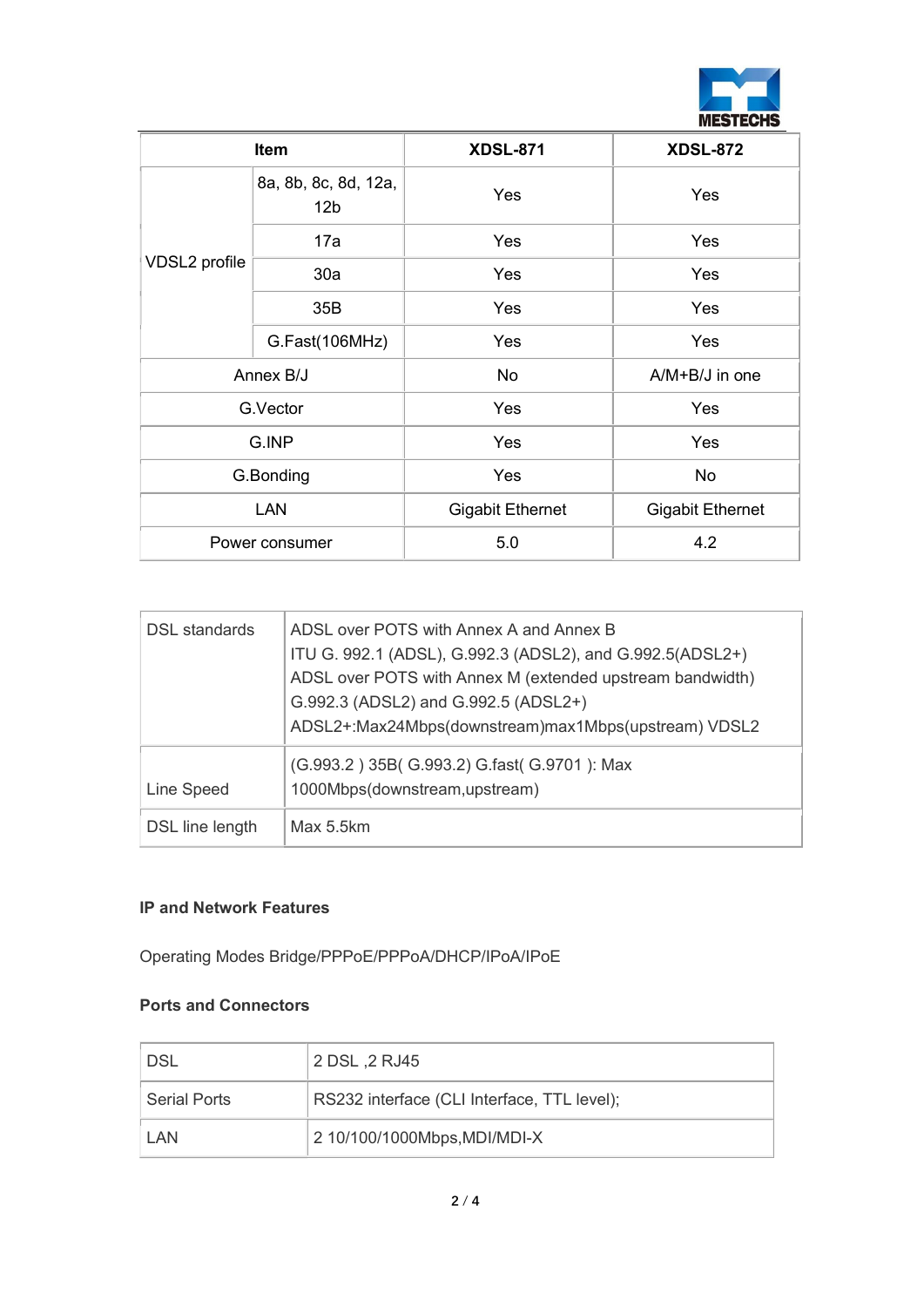

| <b>Power Supply</b> |
|---------------------|
|                     |

### Mechanical Data

| Size                            | 102x76.5x15(LxWxH) mm                          |
|---------------------------------|------------------------------------------------|
| Weight                          | 120g                                           |
| <b>Environmental Conditions</b> | -40 to 70°C(Operation)5 to 95%(not condensing) |



## Configuration and Management

Configuration Web-based(HTTP) CLI(Command Line Interface) Telnet Indicators 3LEDS